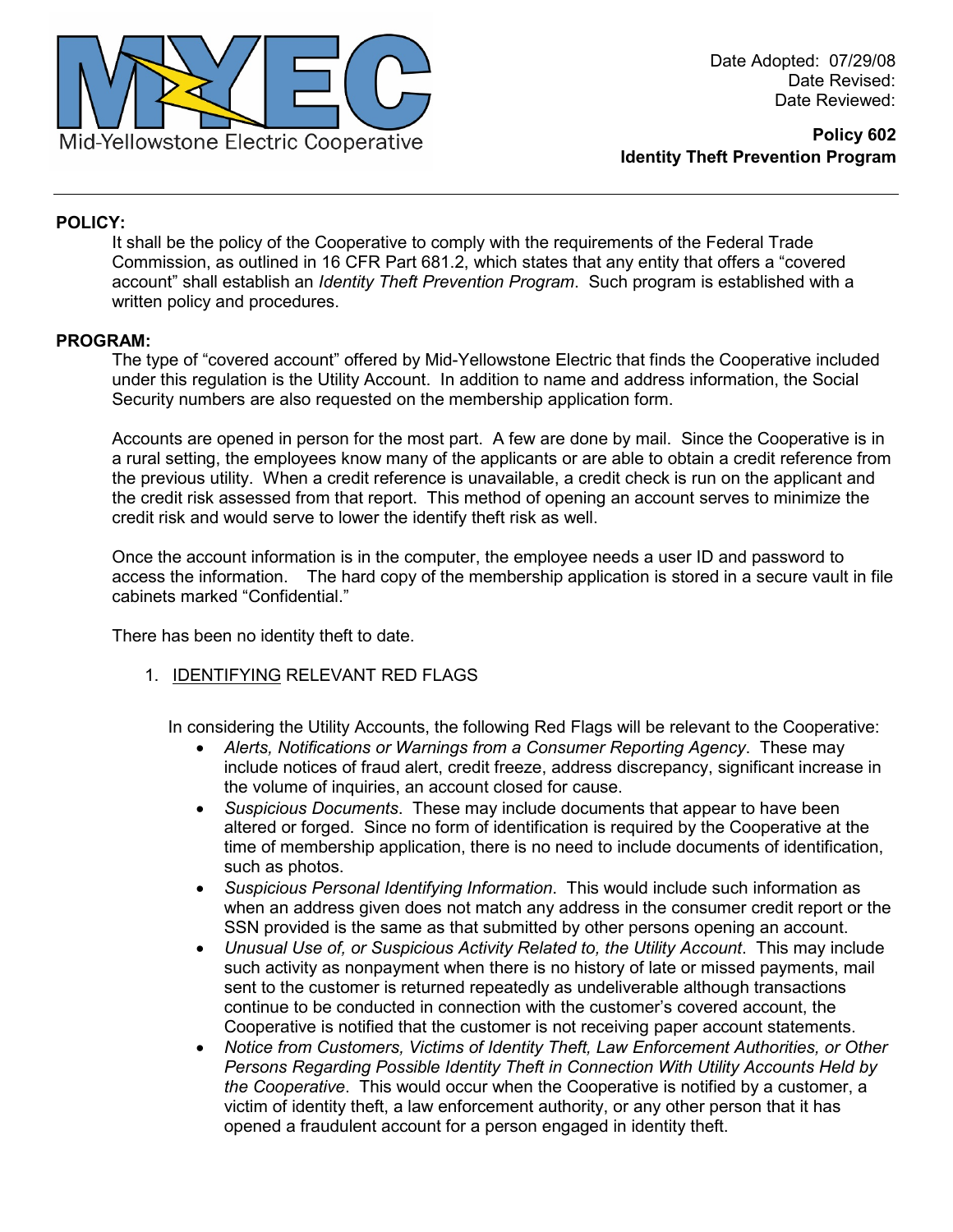

## 2. DETECTING RED FLAGS

Because Mid-Yellowstone Electric is a small cooperative in a very rural area and because the cooperative employees are familiar with many of the applicants for membership, the risk of identity theft on the utility account is regarded as very low. Detection of any attempt at identity theft would probably occur in one of two ways:

- a) When an applicant cannot furnish payment history with a former electrical provider, the Cooperative does obtain a credit report on that applicant from a credit agency. This procedure would also serve well for the purpose of detection, as the alerts or warnings are noted on the report that is generated.
- b) And because of our small membership, any suspicious documents or personal identifying information, as well as any suspicious activity regarding the account, would also be quickly noted by office personnel.

# 3. PREVENTING AND MITIGATING IDENTITY THEFT

Responses that the Cooperative deems appropriate to the Red Flags listed in Section I above may include the following:

- Monitoring a utility account for evidence of identity theft;
- Contacting the consumer;
- Changing usernames and passwords, or other security devices used to access a utility account;
- Reopening a utility account with a new account number;
- Not opening a new utility account;
- Closing an existing utility account:
- Not attempting to collect on a utility account or not turning over a utility account to a collection agency;
- Notifying law enforcement; or
- Determining that no response is warranted under the particular circumstances.

UPDATING THE PROGRAM: The Cooperative will review the Program annually and update periodically as needed, based on the following factors:

- The experiences of the Cooperative with identity theft;
- Changes in methods of identity theft;
- Changes in methods to detect, prevent, and mitigate identity theft;
- Changes in the types of accounts that the Cooperative offers or maintains; and
- Changes in the business arrangements of the Cooperative, including mergers, acquisitions, alliances, joint ventures, and service provider arrangements.